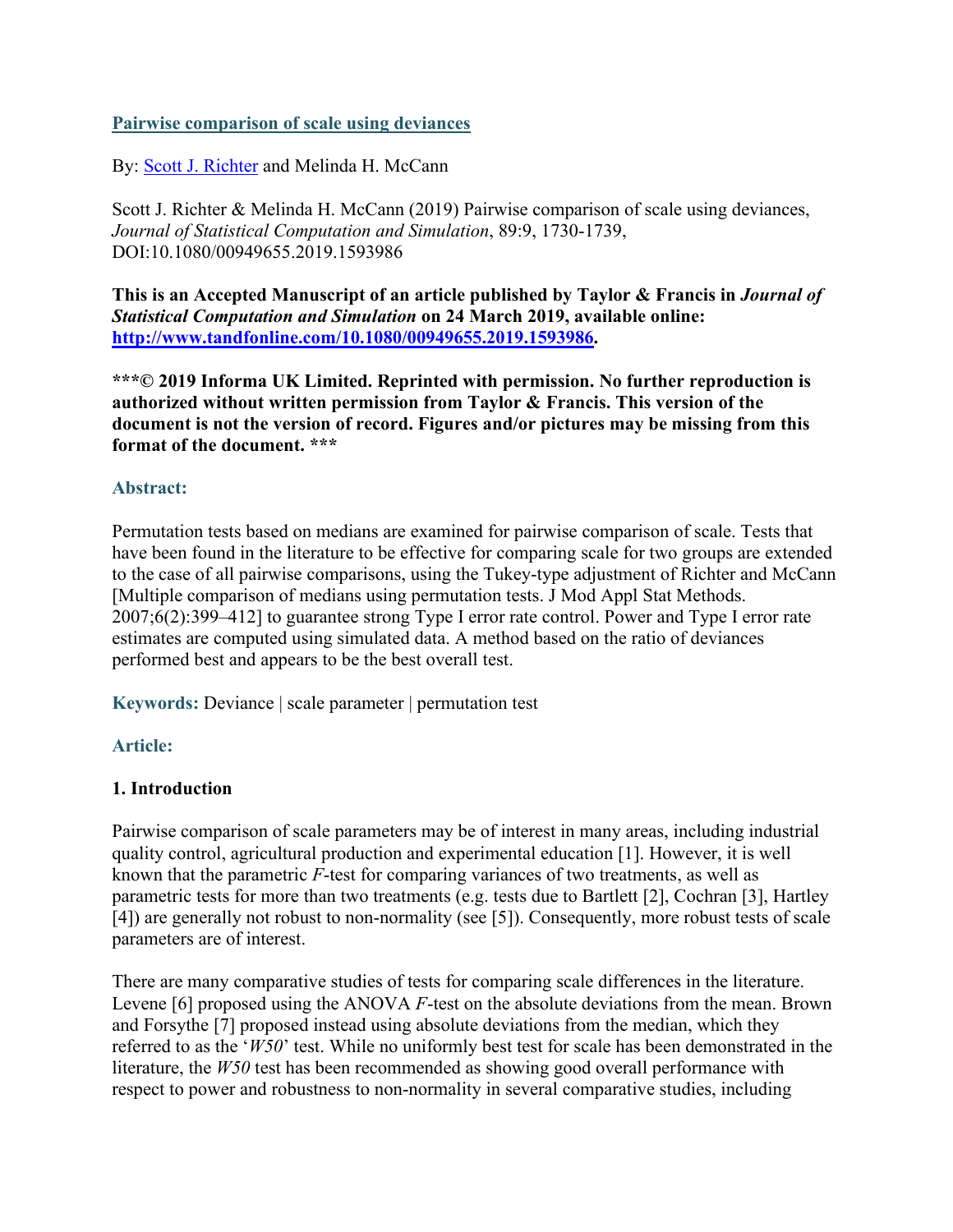Keselman et al. [8], Conover et al. [9], and Balakrishnan and Ma [10]. O'Brien [11] proposed a modification of Levene's test (*OB50*) which has been recommended over the *W50* test for lighter-tailed distributions [11,12]. Marozzi [13] considered the *W50* and *OB50* tests, as well as permutation versions of these tests, and found that the permutation versions of these tests tended to be more robust and have higher power. They recommended the permutation *W50* test as a computationally simple robust test, but also the permutation version of *OB50*, which had higher power for symmetric and lighter-tailed skewed distributions. Richter and McCann [14] found that the permutation *RMD* test due to Higgins [15] was generally superior to *W50* and *OB50*, especially for heavier-tailed distributions.

In this paper, we extend the *RMD*, *W50* and *OB50* tests to the problem of simultaneous pairwise comparison of scale. The method of Richter and McCann [16] is used to control the familywise error rate (FWER), and estimated Type I error rates and power of the methods are compared.

## **2. Methods**

Consider a one-way layout with  $t$  treatments and  $n_i$  observations per treatment. We assume a location-scale model,  $y_{ij} = \mu_i + \sigma_i e_{ij}$ ,  $i = 1, ..., t, j = 1, ..., n_i$  where  $\mu_i$  and  $\sigma_i$  are the location and scale parameters, respectively, of treatment  $i$ , and  $\varepsilon_{ij}$  are independent and identically distributed with median 0. It is desired to test  $H_0 : \sigma_i = \sigma_i$  versus  $H_a : \sigma_i = \sigma_i$  for all pairs  $i \neq j$ .

### 2.1. *LEV* and *W50* tests

Levene [6] proposed a robust test (*LEV*) to compare scale parameters, using the ANOVA *F*statistic computed on the absolute deviations from the treatment means,  $\overline{z}_{ij} = |y_{ij} - \overline{y}_i|$ . Brown and Forsythe [7] suggested a statistic (*W50*) that instead used absolute deviations from the treatment medians,  $\tilde{z}_{ij} = |y_{ij} - \tilde{y}_i|$ , which we will refer to in the remainder of the paper as *deviances*. Conover et al. [9] found *W50* to have better power and size properties than *LEV*. Both Levene [6] and Brown and Forsythe [7] suggested that *p*-values be based on the *F*distribution with  $t - 1$  and  $n - t$  degrees of freedom. Marrozzi [13], however, examined permutation versions of these tests, and found the permutation versions to be more robust and more powerful than those based on the *F-*distribution.

#### 2.2. *OB50* tests

O'Brien [11] proposed a modification to *LEV*, suggesting the scores  $r_{ij}(w)$  =  $\left[ (w + n_j - 2)n_i (y_{ij} - y_j) \right]$  $\left[\frac{2}{(n_j-1)}\right] / \left[(n_i-1)(n_j-2)\right]$ , where  $0 \le w \le 1$ . At one extreme, when  $w = 0$ , the statistic reduces to  $r_{ij}(0) = \frac{\tilde{z}_{ij}^2}{r_{ij}} = \frac{n_i (y_{ij} - \bar{y}_i)^2}{(n_i - 1)}$ , which is a modification of *LEV* using the scores,  $\bar{z}_{ij}^2 = (y_{ij} - \bar{y}_i)^2$ . When using the permutation distribution, the test based on  $\bar{z}_{ij}^2$  will be equivalent to that based on  $\bar{z}_{ij}$ . At the other extreme, when  $w = 1$ ,  $r_{ij}(1) = q_{ij} = \left[ n_i (y_{ij} - \bar{y}_i)^2 - s_j^2 \right] / (n_i - 2) = n_j s_j^2 - (n_j - 1) s_{j-1}^2$ , which O'Brien [11] referred to as a 'jackknife pseudovalue of  $s_j^2$ . Tests based on  $\bar{z}_{ij}^2$  have been shown to have inflated Type I error rates [9], while those based on  $q_{ij}$  tend to have low power [12].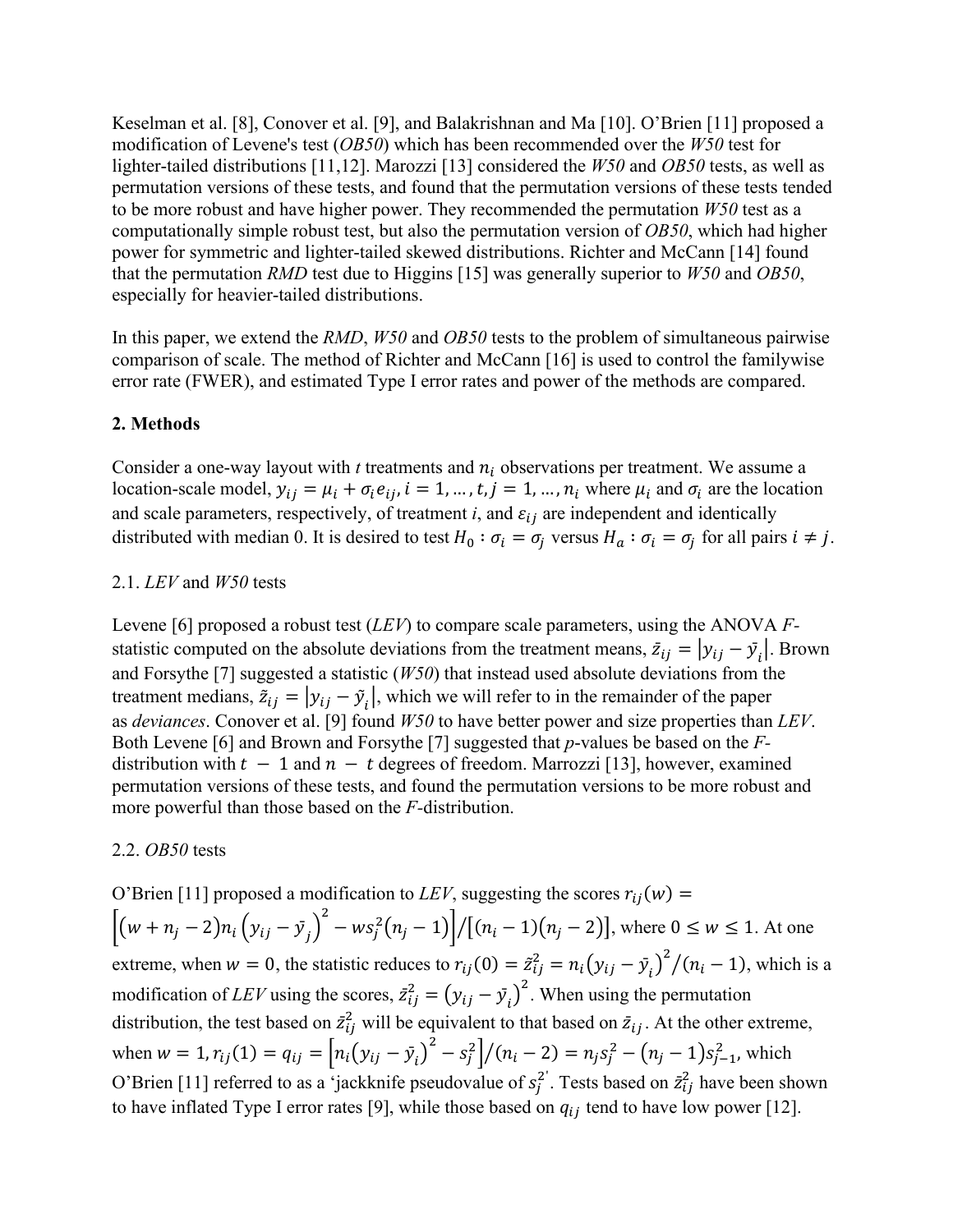Since  $r_{ij}(w)$  is a weighted average of the two tests, it provides a way to balance their drawbacks. O'Brien [11] suggested that a 'utility' value of  $w = 0.5$  would work satisfactorily for a majority of situations, and this is the version studied here. Marozzi [11] studied the permutation version of *OB50*, and found it to be robust in all situations, and to have the highest power for symmetric and lighter-tailed distributions.

## 2.3. *RMD* test

Higgins [15] also suggested a test based on the deviances, or the scores  $\tilde{z}_{ij} = |y_{ij} - \tilde{y}_i|$ . Higgins' test statistic for the two-sided alternative was the ratio of the mean sample deviances,  $RMD = \max(\bar{z}_i, \bar{z}_j) / \min(\bar{z}_i, \bar{z}_j)$ , where  $\bar{z}_{ij}$  is the mean of the scores  $\bar{z}_{ij}$  for treatment *i*. The *p*-value was determined using the permutation distribution. Richter and McCann [14] compared the performance of *RMD* to the permutation versions of *W50* and *OB*, and found that *RMD* often had more power and never much less power, and thus recommended *RMD* as the best overall choice for comparing scales of two treatments. They also noted the intuitive appeal of the *RMD* statistic as a ratio, and thus a closer, more robust analogue to the normal-theory variance ratio *F*-test.

#### **3. Strong familywise error rate control for pairwise comparisons**

The familywise error rate (FWER) will be controlled using two methods: the technique of Richter and McCann [16], and a Bonferroni correction. Richter and McCann [16] proposed a restricted permutation method to provide strong control of the familywise error rate (FWER) for pairwise comparison of location parameters. This method will be extended to the present case of comparing scale parameters as follows. First, the two-sample test statistic for a given method will be calculated for each of the possible  $t(t-1)/2$  pairs of treatments. Then the maximum value of the test statistic across all  $t(t - 1)/2$  pairs will be calculated. Next, observations will be reassigned at random to treatments within each pair of treatments, and a test statistic calculated for each pair of treatments, and the maximum value determined. This will be repeated many times to build the permutation distribution, and the *p*-value for comparing each pair of treatments will be calculated as the proportion of values in the permutation distribution that are at least as extreme as the observed value.

A Bonferroni correction will also be employed to provide strong familywise error rate control by making comparisons using an adjusted significance level of  $\alpha/[t(t-1)/2]$ .

## **4. Simulation**

A simulation was conducted to compare estimated power and FWER for the procedures described in Section 2, controlling FWER using both the Tukey-type adjustment of Richter and McCann [16] as well as with a Bonferroni correction:

- 1. *LEV* Levene's method, using Tukey-type adjustment;
- 2. *LEVB* Levene's method, using Bonferroni adjustment;
- 3. *W50* Brown and Forsyth *W*50 test, using Tukey-type adjustment;
- 4. *W50B* Brown and Forsyth *W*50 test, using Bonferroni adjustment;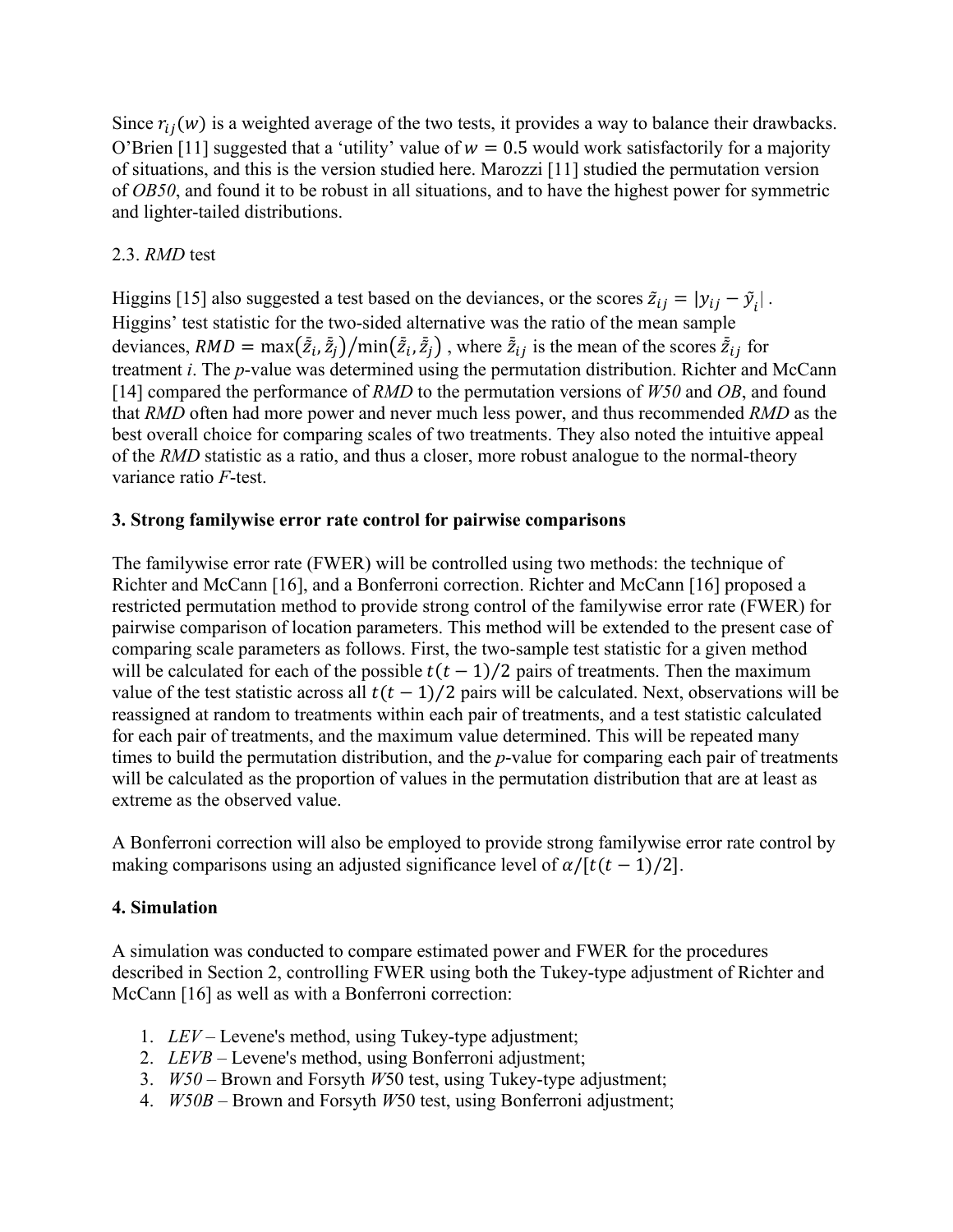- 5. *OB50* O'Brien's method, using Tukey-type adjustment;
- 6. *OB50B* O'Brien's method, using Bonferroni adjustment;
- 7. *RMD* Higgins' method, using Tukey-type adjustment;
- 8. *RMDB* Higgins' method, using Bonferroni adjustment.

#### 4.1. Sample sizes and scale parameter settings

Several combinations of sample sizes were chosen to investigate large, small, equal and unequal sizes. Settings at both three and five treatments were examined. For each, equal sample sizes of  $n_i = 10$  and  $n_i = 20$  were used. For three treatments, unequal sample size settings of  $n_i =$ 5,  $n_2 = 10$ ,  $n_3 = 15$  and  $n_1 = 15$ ,  $n_2 = 20$ ,  $n_3 = 25$  were used, while for five treatments  $n_1 =$  $5, n_2 = 5, n_3 = 10, n_2 = 15, n_3 = 15$  and  $n_1 = 10, n_2 = 10, n_3 = 15, n_2 = 20, n_3 = 20$  were considered. For three treatments the scale parameter patterns  $(\sigma, 1,1)$  and  $(\sigma, (\sigma + 1)/2,1)$  were used, while for five treatments the patterns  $(\sigma, 1,1,1,1)$  and  $(\sigma, (\sigma + 1)/2,1,1,1)$  were used. In each case, the first pattern is referred to as the 'single extreme scale' parameter setting, while the second pattern has an intermediate scale value midway between the minimum and maximum.

For the unequal sample size scenarios, first considered was the case where the sample sizes were randomly assigned to the scale values. Next, two special cases were considered, where (1) the sample size was positively associated with scale magnitude, and (2) the sample size was negatively associated with scale magnitude.

#### 4.2. Distributions and permutation test

Several different *g* and *h* distributions [17] were used to simulate data from distributions with different characteristics. The *g* and *h* distributions are monotonic functions of normal distributions, and allow investigation of non-normal distributions with specific characteristics. The *g*-and-*h* random variable is defined as  $Y_{g,h}(Z) = ((\exp(gZ) - 1)/g) \exp(hZ^2/2)$ , where  $Z \sim N(0,1)$ . When  $g = h = 0$ ,  $Y_{a,h}(Z) \sim N(0,1)$ . Nonzero values of *g* increase the skewness and positive values of *h* increase the elongation (tail heaviness) of the distribution. Changing the values of *g* and *h* does not affect the location of the distribution. The following cases were considered:

- 1.  $g = 0$ ,  $h = 0$  normally distributed (symmetric, light tails);
- 2.  $g = 0$ ,  $h = 0.4$  symmetric, moderately heavy tails;
- 3.  $g = 0$ ,  $h = 0.8$  symmetric, very heavy tails;
- 4.  $g = 0.8$ ,  $h = 0$  skewed, light tails;
- 5.  $g = 0.8$ ,  $h = 0.4$  skewed, moderately heavy tails.

Type I error rate and power were estimated based on 1000 randomly selected data sets from each distribution, for each setting of sample sizes and scale parameter pattern. Two types of power were estimated. The first was *any-pair power*, or the probability of at least one rejection among all false pairwise hypotheses (detecting at least the largest scale difference). The second was *allpairs power*, or the probability of rejecting all false hypotheses (detecting all scale differences).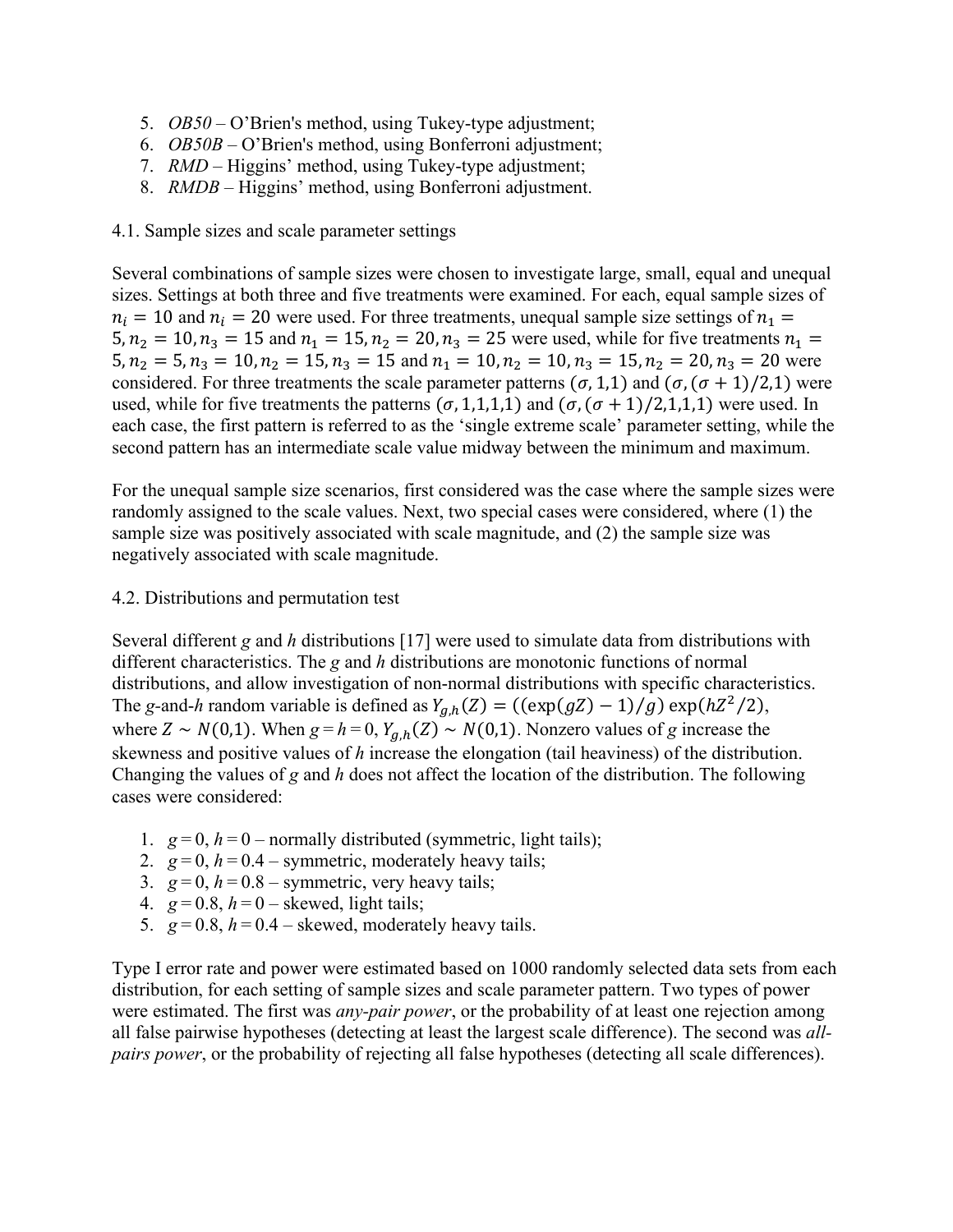Marozzi [1] suggested that at least 253 random permutations are necessary with 1000 random data sets if the goal of the simulation is to estimate the power of a test and only a 'rough' estimate of the permutation *p*-value is required, while Keller-McNulty and Higgins [18] recommended a random sample of at least 1600 permutations to estimate the exact *p*-value for a permutation test. Since precise estimation of the permutation test *p*-values was considered important, a conservative 2000 random permutations were utilized to estimate the *p*-value for each permutation test.

# **5. Results**

Representative simulation results are presented in this section. Additional results are available from the corresponding author upon request.

## 5.1. FWER

All methods maintained estimated probabilities of at least one false rejection at or below the nominal rate of 0.05. With five groups, the estimates tended to be much lower than the nominal level, generally 0.02 or less. However, *RMD* tended to have estimates closest to 0.05.

## 5.2. Any-pair power

Any-pair power – the probability of detecting at least the largest scale difference – was estimated for all cases. There was no method that was most powerful in all situations. However, *W50B* emerged as having higher power more often than any other method. We next give a detailed summary of the results, separately for the equal and unequal sample size cases.

5.2.1. Any-pair power – equal sample sizes

For normally distributed data, there was little difference in power between any of the methods. Power estimates were also generally similar for all methods for the light-tailed, skewed  $(g=0.8, h=0)$  distribution, with the exception of *OB50*, which tended to have the least power. With three groups and for heavier-tailed distributions, *RMD* most often had the highest power when  $n_i = 10$ , although *RMDB* sometimes had slightly higher power for the  $(\sigma, 1,1)$  scale pattern. When  $n_i = 20$ , *RMD* tended to have higher power for the  $(\sigma, (\sigma + 1)/2, 1)$  pattern, with *RMDB* and *W50B* not far behind, while *RMDB* and *W50B* had similar and higher power for the  $(\sigma, 1, 1)$  pattern with *RMD* not far behind (see Table 1).

With five groups and for heavier-tailed and skewed distributions, *W50B* nearly always had the highest power with *RMD* usually second for the  $(\sigma, (\sigma + 1)/2,1)$  pattern and *RMDB* usually second for the  $(\sigma, 1, 1)$  pattern (see Table 2).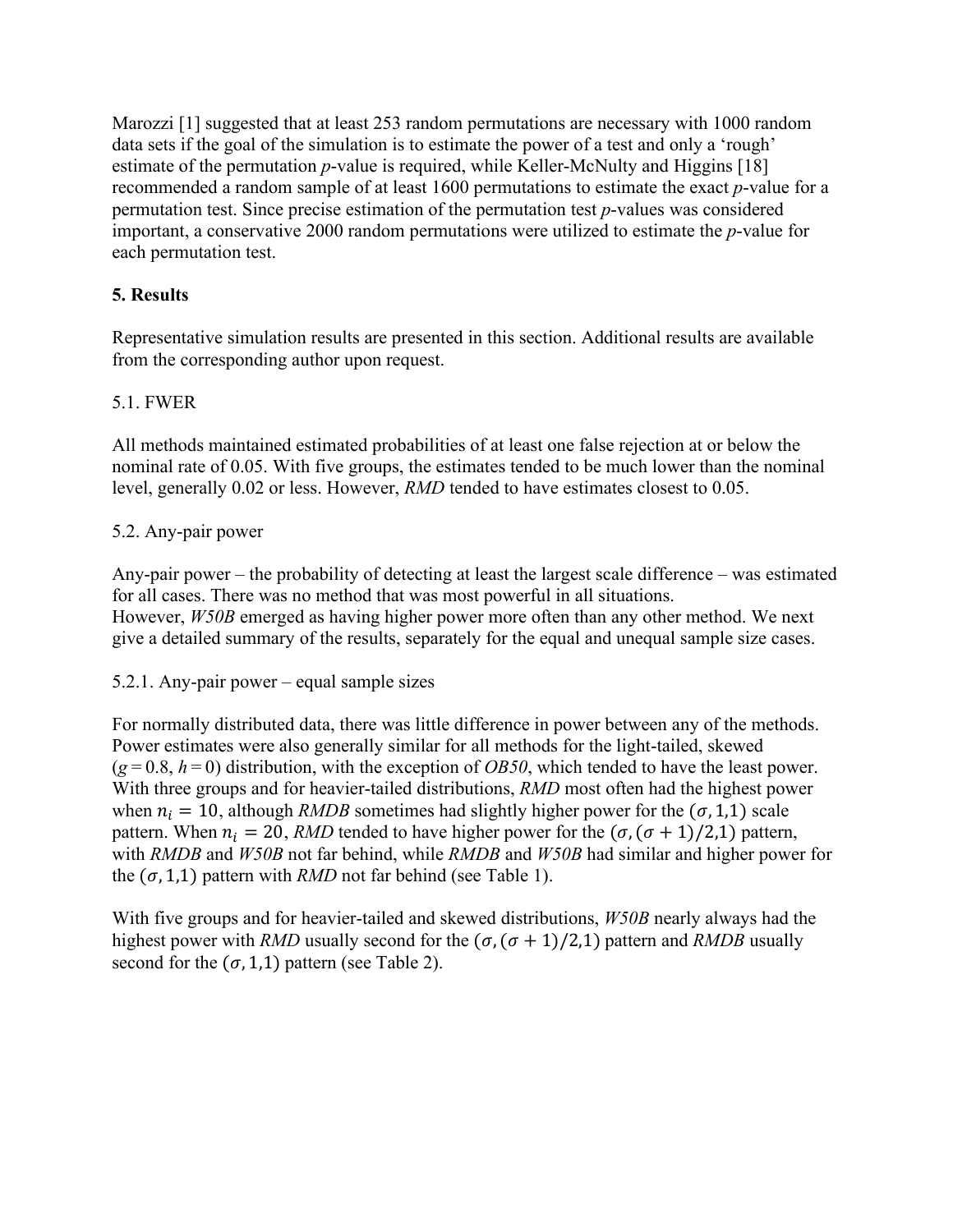| $n_i = 10$          |                                  | <b>Method</b> |              |              |       |              |             |              |              |  |  |
|---------------------|----------------------------------|---------------|--------------|--------------|-------|--------------|-------------|--------------|--------------|--|--|
| <b>Distribution</b> | $\sigma_1$ $\sigma_2$ $\sigma_3$ | LEV           | <b>LEVB</b>  | W50          | W50B  | <b>OB</b>    | <b>OB50</b> | <b>RMD</b>   | <b>RMDB</b>  |  |  |
| $g=0, h=0$          | 111                              | 0.035         | 0.034        | 0.037        | 0.032 | 0.030        | 0.028       | 0.040        | 0.036        |  |  |
|                     | 311                              | 0.697         | 0.626        | 0.699        | 0.620 | 0.684        | 0.637       | 0.744        | 0.666        |  |  |
|                     | 321                              | 0.579         | 0.596        | 0.537        | 0.587 | 0.481        | 0.446       | 0.663        | 0.611        |  |  |
|                     | 511                              | 0.919         | 0.879        | 0.923        | 0.891 | 0.893        | 0.815       | 0.962        | 0.927        |  |  |
|                     | 531                              | 0.887         | 0.897        | 0.845        | 0.899 | 0.718        | 0.654       | 0.945        | 0.921        |  |  |
| $g=0, h=0.4$        | 111                              | 0.030         | 0.042        | 0.028        | 0.039 | 0.011        | 0.011       | 0.047        | 0.041        |  |  |
|                     | 311                              | 0.233         | 0.260        | 0.218        | 0.284 | 0.114        | 0.113       | 0.300        | 0.303        |  |  |
|                     | 321                              | 0.173         | 0.21         | 0.112        | 0.218 | 0.068        | 0.072       | 0.258        | 0.228        |  |  |
|                     | 511                              | 0.438         | 0.526        | 0.425        | 0.540 | 0.223        | 0.212       | 0.528        | 0.576        |  |  |
|                     | 531                              | 0.307         | 0.404        | 0.223        | 0.430 | 0.125        | 0.112       | 0.462        | 0.456        |  |  |
| $g=0, h=0.8$        | 111                              | 0.034         | 0.043        | 0.018        | 0.039 | 0.008        | 0.008       | 0.053        | 0.042        |  |  |
|                     | 311                              | 0.115         | 0.139        | 0.081        | 0.155 | 0.038        | 0.041       | 0.151        | 0.163        |  |  |
|                     | 321                              | 0.111         | 0.122        | 0.049        | 0.123 | 0.028        | 0.024       | 0.164        | 0.132        |  |  |
|                     | 511                              | 0.225         | 0.286        | 0.181        | 0.131 | 0.067        | 0.085       | 0.278        | 0.328        |  |  |
|                     | 531                              | 0.175         | 0.219        | 0.084        | 0.236 | 0.043        | 0.040       | 0.272        | 0.239        |  |  |
| $g = 0.8$ , $h = 0$ | 111                              | 0.036         | 0.033        | 0.037        | 0.034 | 0.028        | 0.015       | 0.048        | 0.036        |  |  |
|                     | 311                              | 0.525         | 0.540        | 0.499        | 0.512 | 0.492        | 0.334       | 0.523        | 0.517        |  |  |
|                     | 321                              | 0.379         | 0.445        | 0.299        | 0.425 | 0.296        | 0.166       | 0.427        | 0.412        |  |  |
|                     | 511                              | 0.790         | 0.812        | 0.786        | 0.776 | 0.738        | 0.544       | 0.812        | 0.816        |  |  |
|                     | 531                              | 0.636         | 0.748        | 0.507        | 0.707 | 0.486        | 0.291       | 0.729        | 0.723        |  |  |
| $g=0.8, h=0.4$      | 111                              | 0.034         | 0.039        | 0.024        | 0.035 | 0.010        | 0.007       | 0.053        | 0.037        |  |  |
|                     | 311                              | 0.222         | 0.265        | 0.179        | 0.261 | 0.103        | 0.090       | 0.256        | 0.257        |  |  |
|                     | 321                              | 0.173         | 0.200        | 0.095        | 0.192 | 0.062        | 0.054       | 0.236        | 0.196        |  |  |
|                     | 511                              | 0.400         | 0.480        | 0.364        | 0.489 | 0.203        | 0.185       | 0.447        | 0.511        |  |  |
|                     | 531                              | 0.292         | 0.366        | 0.187        | 0.369 | 0.099        | 0.082       | 0.400        | 0.390        |  |  |
| $n_i = 20$          |                                  |               |              |              |       |              |             |              |              |  |  |
| $g=0, h=0$          | 311                              | 0.982         | 0.967        | 0.978        | 0.968 | 0.984        | 0.979       | 0.987        | 0.976        |  |  |
|                     | 321                              | 0.950         | 0.961        | 0.933        | 0.961 | 0.917        | 0.915       | 0.982        | 0.966        |  |  |
|                     | 511                              | 1             | $\mathbf{1}$ | $\mathbf{1}$ | 1     | $\mathbf{1}$ | 0.998       | $\mathbf{1}$ | $\mathbf{1}$ |  |  |
|                     | 531                              | 0.999         | $\mathbf{1}$ | 0.998        | 1     | 0.992        | 0.988       | 0.999        | 1            |  |  |
| $g=0, h=0.4$        | 311                              | 0.330         | 0.413        | 0.340        | 0.443 | 0.160        | 0.162       | 0.404        | 0.447        |  |  |
|                     | 321                              | 0.237         | 0.309        | 0.179        | 0.331 | 0.097        | 0.095       | 0.360        | 0.336        |  |  |
|                     | 511                              | 0.628         | 0.754        | 0.659        | 0.797 | 0.384        | 0.377       | 0.688        | 0.804        |  |  |
|                     | 531                              | 0.442         | 0.579        | 0.370        | 0.629 | 0.175        | 0.168       | 0.642        | 0.634        |  |  |
| $g=0, h=0.8$        | 311                              | 0.105         | 0.157        | 0.090        | 0.170 | 0.034        | 0.051       | 0.160        | 0.174        |  |  |
|                     | 321                              | 0.104         | 0.123        | 0.049        | 0.125 | 0.024        | 0.033       | 0.157        | 0.128        |  |  |
|                     | 511                              | 0.227         | 0.317        | 0.195        | 0.377 | 0.075        | 0.099       | 0.321        | 0.381        |  |  |
|                     | 531                              | 0.175         | 0.225        | 0.089        | 0.263 | 0.040        | 0.051       | 0.298        | 0.268        |  |  |
| $g=0.8, h=0$        | 311                              | 0.737         | 0.789        | 0.788        | 0.801 | 0.746        | 0.607       | 0.780        | 0.802        |  |  |
|                     | 321                              | 0.554         | 0.625        | 0.523        | 0.664 | 0.471        | 0.301       | 0.672        | 0.650        |  |  |
|                     | 511                              | 0.962         | 0.974        | 0.977        | 0.978 | 0.948        | 0.855       | 0.970        | 0.983        |  |  |
|                     | 531                              | 0.843         | 0.914        | 0.825        | 0.944 | 0.710        | 0.538       | 0.945        | 0.946        |  |  |
| $g=0.8, h=0.4$      | 311                              | 0.221         | 0.327        | 0.230        | 0.358 | 0.128        | 0.115       | 0.316        | 0.366        |  |  |
|                     | 321                              | 0.164         | 0.237        | 0.115        | 0.251 | 0.071        | 0.062       | 0.284        | 0.257        |  |  |
|                     | 511                              | 0.448         | 0.641        | 0.485        | 0.682 | 0.277        | 0.260       | 0.570        | 0.688        |  |  |
|                     | 531                              | 0.306         | 0.446        | 0.244        | 0.493 | 0.119        | 0.100       | 0.503        | 0.497        |  |  |

**Table 1.** Proportion at least one rejection, (FWER/any-pair power) at  $\alpha = 0.05$ , three treatments, equal sample sizes.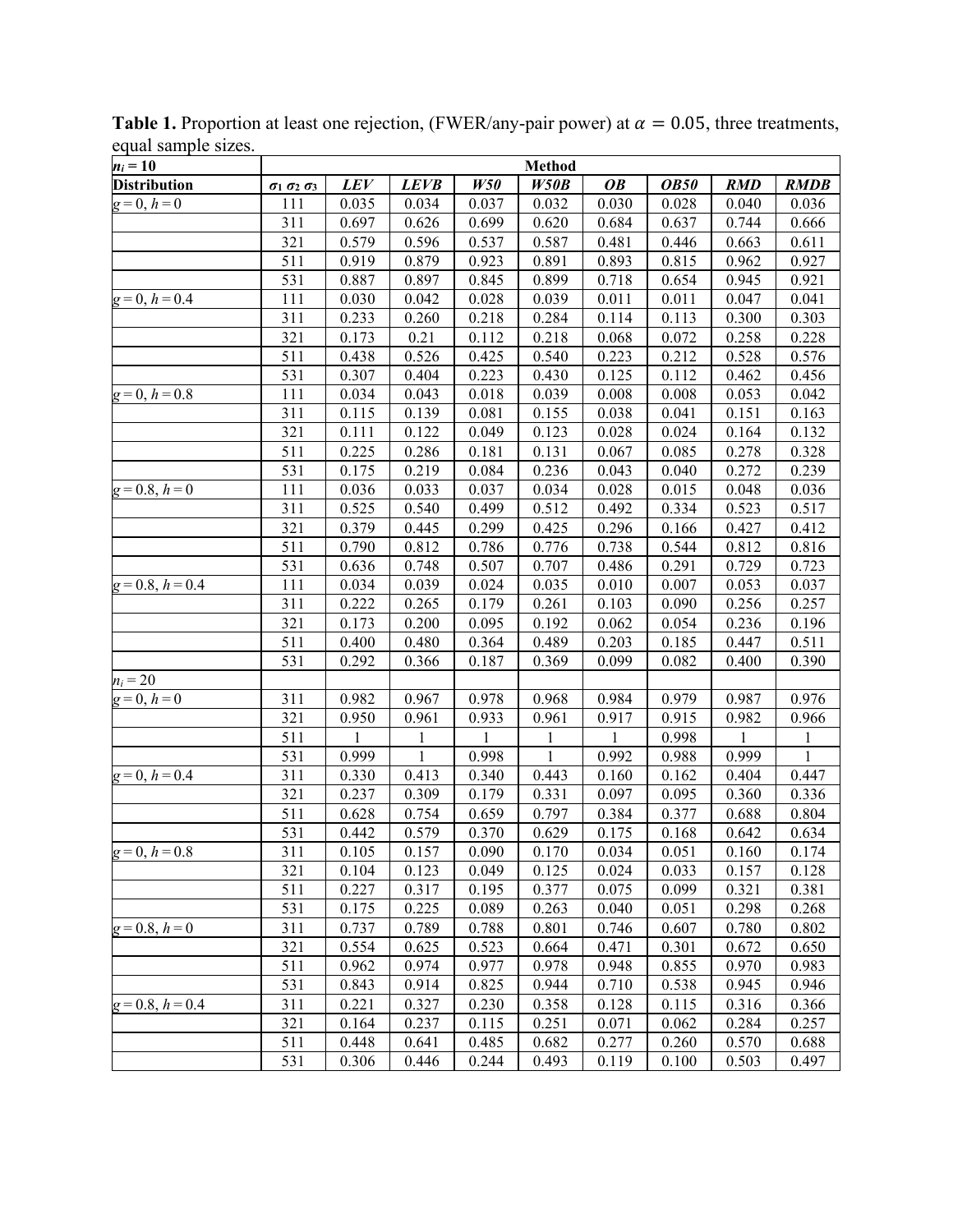| $n_i = 10$          |                                                        | <b>Method</b> |                  |              |              |           |             |            |             |
|---------------------|--------------------------------------------------------|---------------|------------------|--------------|--------------|-----------|-------------|------------|-------------|
| <b>Distribution</b> | $\sigma_1$ $\sigma_2$ $\sigma_3$ $\sigma_4$ $\sigma_5$ | <b>LEV</b>    | <b>LEVB</b>      | W50          | W50B         | <b>OB</b> | <b>OB50</b> | <b>RMD</b> | <b>RMDB</b> |
| $g=0, h=0$          | 11111                                                  | 0.006         | 0.001            | 0.004        | 0.018        | 0.006     | 0.008       | 0.006      | 0.008       |
|                     | 31111                                                  | 0.688         | 0.291            | 0.681        | 0.637        | 0.788     | 0.755       | 0.669      | 0.437       |
|                     | 32111                                                  | 0.606         | 0.214            | 0.583        | 0.610        | 0.586     | 0.553       | 0.578      | 0.312       |
|                     | 51111                                                  | 0.912         | 0.623            | 0.922        | 0.916        | 0.937     | 0.888       | 0.962      | 0.817       |
|                     | 53111                                                  | 0.891         | 0.964            | 0.882        | 0.946        | 0.778     | 0.962       | 0.936      | 0.730       |
| $g=0, h=0.4$        | 11111                                                  | 0.003         | $\boldsymbol{0}$ | 0.002        | 0.010        | 0.005     | 0.006       | 0.013      | 0.006       |
|                     | 31111                                                  | 0.114         | 0.020            | 0.119        | 0.218        | 0.087     | 0.091       | 0.167      | 0.152       |
|                     | 32111                                                  | 0.072         | 0.008            | 0.074        | 0.150        | 0.050     | 0.054       | 0.125      | 0.078       |
|                     | 51111                                                  | 0.274         | 0.068            | 0.298        | 0.425        | 0.213     | 0.197       | 0.342      | 0.367       |
|                     | 53111                                                  | 0.192         | 0.024            | 0.203        | 0.399        | 0.114     | 0.283       | 0.274      | 0.221       |
| $g=0, h=0.8$        | 11111                                                  | 0.005         | $\mathbf{0}$     | 0.002        | 0.014        | 0.005     | 0.008       | 0.019      | 0.004       |
|                     | 31111                                                  | 0.034         | 0.004            | 0.028        | 0.252        | 0.023     | 0.028       | 0.078      | 0.070       |
|                     | 32111                                                  | 0.028         | 0.003            | 0.016        | 0.072        | 0.024     | 0.017       | 0.056      | 0.037       |
|                     | 51111                                                  | 0.068         | 0.012            | 0.065        | 0.305        | 0.045     | 0.090       | 0.135      | 0.176       |
|                     | 53111                                                  | 0.051         | 0.011            | 0.037        | 0.164        | 0.031     | 0.096       | 0.102      | 0.093       |
| $g=0.8, h=0$        | 11111                                                  | 0.004         | 0.001            | 0.002        | 0.016        | 0.007     | 0.010       | 0.010      | 0.009       |
|                     | 31111                                                  | 0.390         | 0.134            | 0.416        | 0.405        | 0.472     | 0.310       | 0.325      | 0.325       |
|                     | 32111                                                  | 0.277         | 0.080            | 0.285        | 0.353        | 0.321     | 0.185       | 0.273      | 0.186       |
|                     | 51111                                                  | 0.734         | 0.390            | 0.777        | 0.760        | 0.774     | 0.585       | 0.718      | 0.686       |
|                     | 53111                                                  | 0.580         | 0.257            | 0.585        | 0.727        | 0.505     | 0.750       | 0.544      | 0.496       |
| $g=0.8, h=0.4$      | 11111                                                  | 0.004         | 0.001            | 0.004        | 0.020        | 0.007     | 0.005       | 0.024      | 0.009       |
|                     | 31111                                                  | 0.081         | 0.014            | 0.086        | 0.217        | 0.071     | 0.072       | 0.141      | 0.132       |
|                     | 32111                                                  | 0.050         | 0.005            | 0.052        | 0.141        | 0.049     | 0.035       | 0.109      | 0.085       |
|                     | 51111                                                  | 0.202         | 0.059            | 0.225        | 0.379        | 0.146     | 0.130       | 0.269      | 0.319       |
|                     | 53111                                                  | 0.114         | 0.020            | 0.128        | 0.325        | 0.084     | 0.230       | 0.222      | 0.184       |
| $n_i = 20$          |                                                        |               |                  |              |              |           |             |            |             |
| $g=0, h=0$          | 31111                                                  | 0.981         | 0.862            | 0.978        | 0.975        | 0.989     | 0.988       | 0.984      | 0.940       |
|                     | 32111                                                  | 0.961         | 0.771            | 0.961        | 0.896        | 0.943     | 0.961       | 0.973      | 0.896       |
|                     | 51111                                                  | 0.995         | 1                | 1            | $\mathbf{1}$ | 0.998     | 1           | 1          | 1           |
|                     | 53111                                                  | 1             | 0.980            | $\mathbf{1}$ | $\mathbf{1}$ | 0.992     | 0.990       | 1          | 1           |
| $g=0, h=0.4$        | 31111                                                  | 0.186         | 0.053            | 0.215        | 0.360        | 0.150     | 0.147       | 0.298      | 0.331       |
|                     | 32111                                                  | 0.150         | 0.024            | 0.162        | 0.243        | 0.068     | 0.069       | 0.237      | 0.223       |
|                     | 51111                                                  | 0.458         | 0.217            | 0.531        | 0.703        | 0.332     | 0.334       | 0.543      | 0.678       |
|                     | 53111                                                  | 0.343         | .0119            | 0.358        | 0.641        | 0.149     | 0.146       | 0.466      | 0.482       |
| $g=0, h=0.8$        | 31111                                                  | 0.045         | 0.008            | 0.036        | 0.275        | 0.030     | 0.038       | 0.112      | 0.114       |
|                     | 32111                                                  | 0.037         | 0.003            | 0.028        | 0.119        | 0.015     | 0.020       | 0.084      | 0.077       |
|                     | 51111                                                  | 0.099         | 0.021            | 0.090        | 0.363        | 0.065     | 0.077       | 0.194      | 0.276       |
|                     | 53111                                                  | 0.068         | 0.015            | 0.051        | 0.258        | 0.025     | 0.032       | 0.137      | 0.174       |
| $g=0.8, h=0$        | 31111                                                  | 0.678         | 0.394            | 0.762        | 0.769        | 0.732     | 0.601       | 0.692      | 0.687       |
|                     | 32111                                                  | 0.546         | 0.262            | 0.603        | 0.714        | 0.51      | 0.363       | 0.605      | 0.520       |
|                     | 51111                                                  | 0.959         | 0.854            | 0.979        | 0.979        | 0.945     | 0.869       | 0.960      | 0.973       |
|                     | 53111                                                  | 0.854         | 0.639            | 0.903        | 0.969        | 0.695     | 0.568       | 0.908      | 0.894       |
| $g=0.8, h=0.4$      | 31111                                                  | 0.117         | 0.026            | 0.131        | 0.306        | 0.092     | 0.093       | 0.207      | 0.235       |
|                     | 32111                                                  | 0.079         | 0.012            | 0.095        | 0.259        | 0.044     | 0.038       | 0.179      | 0.167       |
|                     | 51111                                                  | 0.290         | 0.119            | 0.365        | 0.581        | 0.223     | 0.211       | 0.415      | 0.571       |
|                     | 53111                                                  | 0.190         | 0.048            | 0.225        | 0.523        | 0.088     | 0.086       | 0.332      | 0.370       |

**Table 2.** Proportion at least one rejection, (FWER/any-pair power),  $\alpha = 0.05$ , five treatments, equal sample sizes.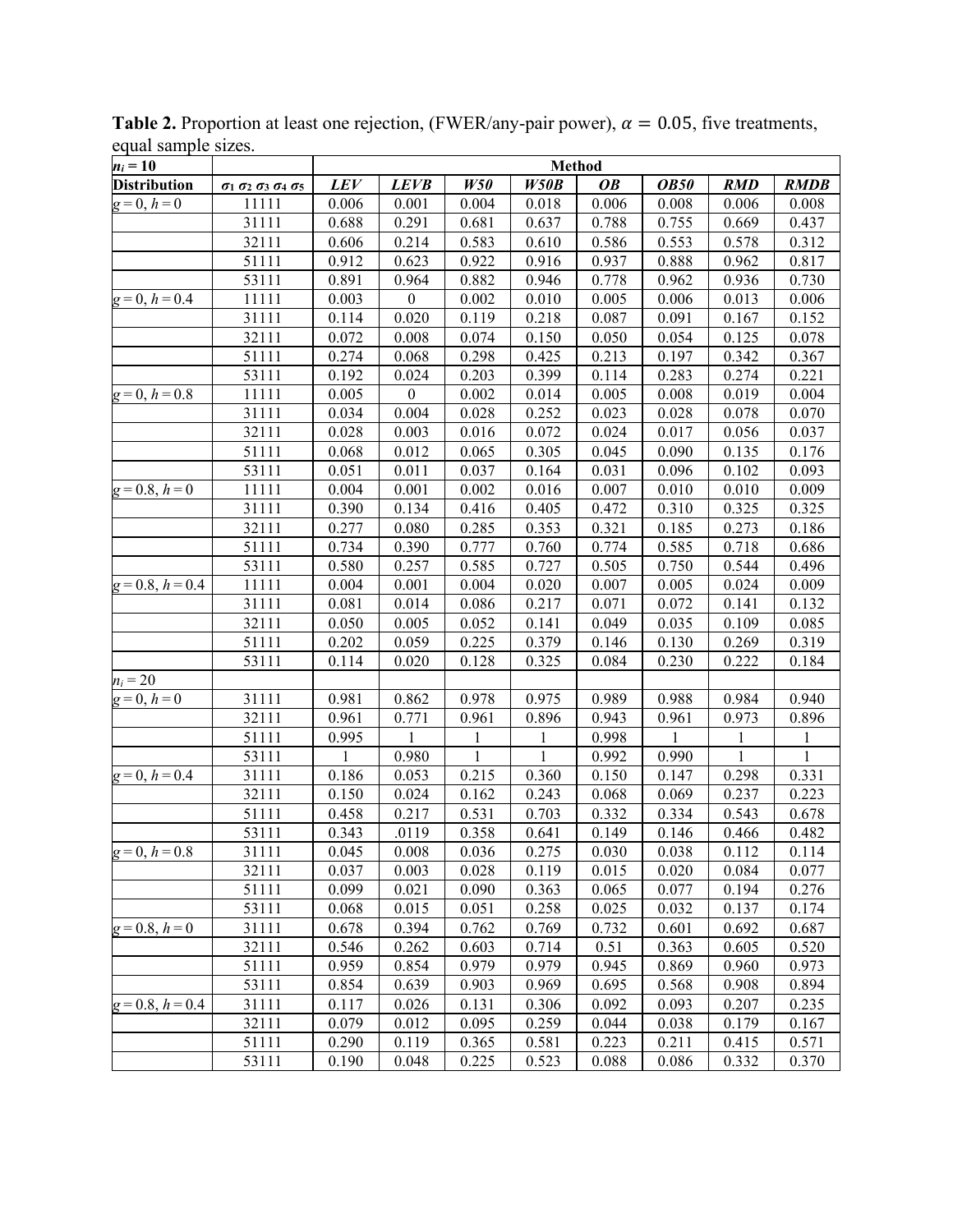### 5.2.2. Any-pair power – unequal sample sizes, random

When unequal sample sizes were randomly assigned to three groups, *RMDB* always had the highest power, followed by *RMD*, especially as tails became heavier and scale differences increased in magnitude (see Table 3). For five groups, *W50B* usually had the highest power followed by *RMDB* (see Table 4).

| $n_1$ , $n_2$ , $n_3 = 10,20,30$ | <b>Method</b>                |       |              |       |       |           |             |            |              |  |
|----------------------------------|------------------------------|-------|--------------|-------|-------|-----------|-------------|------------|--------------|--|
| <b>Distribution</b>              | $\sigma_1 \sigma_2 \sigma_3$ | LEV   | <b>LEVB</b>  | W50   | W50B  | <b>OB</b> | <b>OB50</b> | <b>RMD</b> | <b>RMDB</b>  |  |
| $g=0, h=0$                       | 111                          | 0.047 | 0.044        | 0.049 | 0.043 | 0.034     | 0.035       | 0.043      | 0.035        |  |
|                                  | 311                          | 0.866 | 0.977        | 0.900 | 0.972 | 0.629     | 0.555       | 0.976      | 0.990        |  |
|                                  | 321                          | 0.909 | 0.980        | 0.307 | 0.980 | 0.535     | 0.441       | 0.944      | 0.989        |  |
|                                  | 511                          | 0.999 | 1            | 0.995 |       | 0.772     | 0.720       | 1          | 1            |  |
|                                  | 531                          | 0.997 | $\mathbf{1}$ | 0.45  | 1     | 0.739     | 0.667       | 0.999      | $\mathbf{1}$ |  |
| $g=0, h=0.4$                     | 111                          | 0.019 | 0.050        | 0.013 | 0.053 | 0.012     | 0.013       | 0.039      | 0.036        |  |
|                                  | 311                          | 0.034 | 0.099        | 0.048 | 0.141 | 0.002     | 0.001       | 0.425      | 0.535        |  |
|                                  | 321                          | 0.045 | 0.171        | 0.038 | 0.209 | 0.017     | 0.015       | 0.309      | 0.398        |  |
|                                  | 511                          | 0.093 | 0.220        | 0.119 | 0.311 | 0.002     | 0.002       | 0.696      | 0.822        |  |
|                                  | 531                          | 0.098 | 0.343        | 0.068 | 0.418 | 0.022     | 0.019       | 0.559      | 0.661        |  |
| $g=0, h=0.8$                     | 111                          | 0.026 | 0.052        | 0.010 | 0.057 | 0.012     | 0.011       | 0.046      | 0.038        |  |
|                                  | 311                          | 0.010 | 0.032        | 0.006 | 0.032 | 0.004     | 0.004       | 0.236      | 0.260        |  |
|                                  | 321                          | 0.027 | 0.080        | 0.012 | 0.084 | 0.015     | 0.013       | 0.158      | 0.180        |  |
|                                  | 511                          | 0.013 | 0.034        | 0.008 | 0.041 | 0.004     | 0.002       | 0.388      | 0.466        |  |
|                                  | 531                          | 0.036 | 0.128        | 0.019 | 0.140 | 0.016     | 0.015       | 0.264      | 0.313        |  |
| $g=0.8, h=0$                     | 111                          | 0.022 | 0.043        | 0.021 | 0.043 | 0.015     | 0.013       | 0.045      | 0.038        |  |
|                                  | 311                          | 0.351 | 0.475        | 0.355 | 0.592 | 0.064     | 0.037       | 0.719      | 0.833        |  |
|                                  | 321                          | 0.258 | 0.504        | 0.115 | 0.602 | 0.076     | 0.049       | 0.559      | 0.724        |  |
|                                  | 511                          | 0.566 | 0.769        | 0.644 | 0.906 | 0.111     | 0.067       | 0.959      | 0.991        |  |
|                                  | 531                          | 0.496 | 0.828        | 0.184 | 0.925 | 0.116     | 0.067       | 0.893      | 0.976        |  |
| $g = 0.8$ , $h = 0.4$            | 111                          | 0.025 | 0.050        | 0.016 | 0.043 | 0.014     | 0.012       | 0.043      | 0.042        |  |
|                                  | 311                          | 0.017 | 0.058        | 0.025 | 0.084 | 0.003     | 0.002       | 0.356      | 0.434        |  |
|                                  | 321                          | 0.045 | 0.133        | 0.027 | 0.162 | 0.017     | 0.012       | 0.258      | 0.315        |  |
|                                  | 511                          | 0.047 | 0.114        | 0.059 | 0.180 | 0.005     | 0.001       | 0.602      | 0.720        |  |
|                                  | 531                          | 0.081 | 0.249        | 0.050 | 0.296 | 0.021     | 0.017       | 0.448      | 0.545        |  |

**Table 3**. Proportion at least one rejection, (FWER/any-pair power),  $\alpha = 0.05$ , three treatments, unequal sample sizes, random *n*.

5.2.3. Any-pair power – unequal sample sizes, not random

Also investigated were cases where the sample size was related to the scaled magnitude. First considered was the case where the largest sample size was associated with the largest scale parameter and the smallest sample size with the smallest scale parameter. In these scenarios, *RMDB* always had the highest power for all non-normal distributions (see Table 5).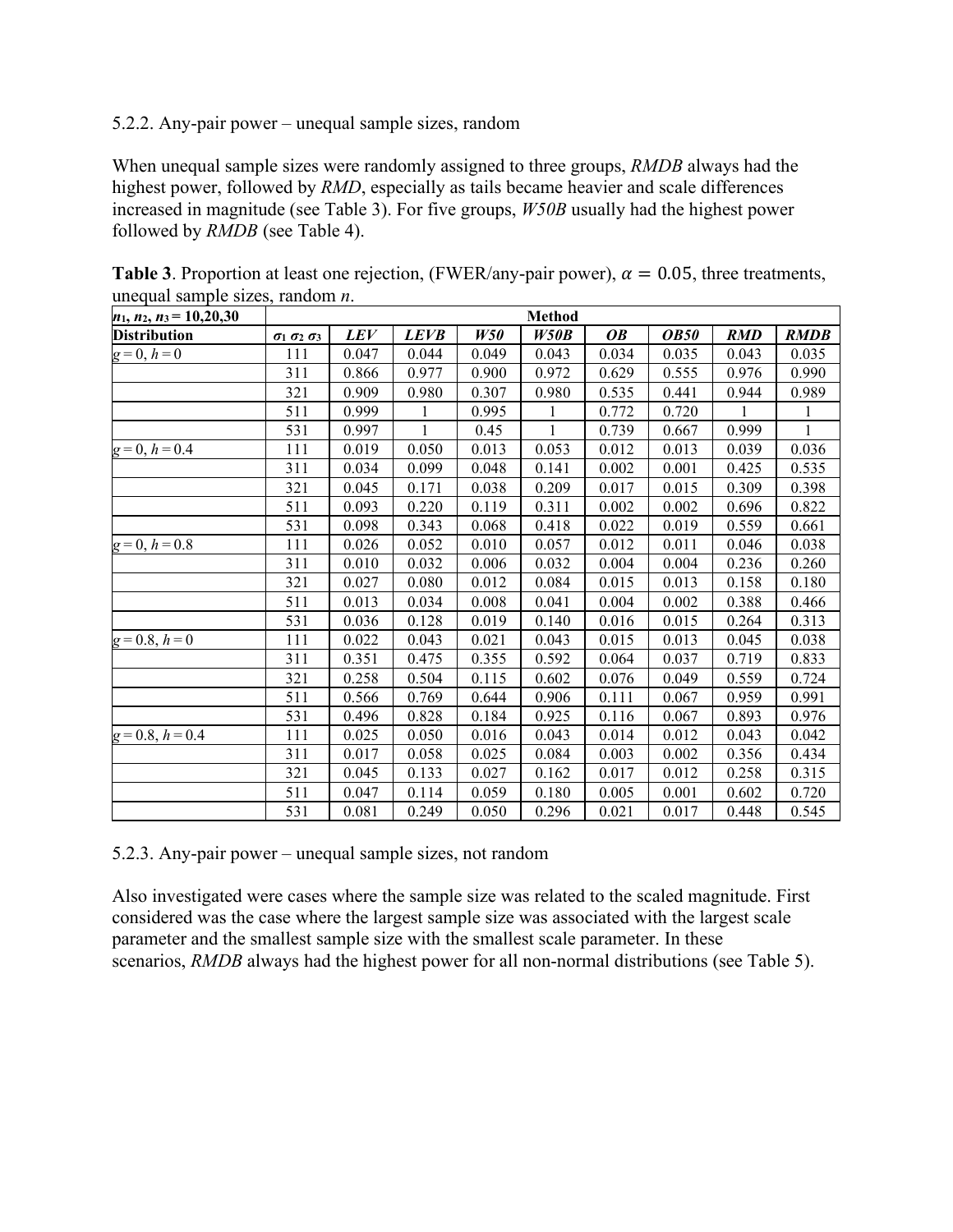| $n_i = 10, 10, 20, 30, 30$ | <b>Method</b> |                  |             |       |       |             |              |            |              |  |
|----------------------------|---------------|------------------|-------------|-------|-------|-------------|--------------|------------|--------------|--|
| <b>Distribution</b>        | 0102030405    | <b>LEV</b>       | <b>LEVB</b> | W50   | W50B  | <b>OB50</b> | <b>OB50B</b> | <b>RMD</b> | <b>RMDB</b>  |  |
| $g=0, h=0$                 | 11111         | 0.003            | $\theta$    | 0.004 | 0.008 | 0.001       | 0.002        | 0.004      | 0.008        |  |
|                            | 31111         | 0.903            | 0.451       | 0.910 | 0.938 | 0.854       | 0.823        | 0.882      | 0.800        |  |
|                            | 32111         | 0.856            | 0.382       | 0.860 | 0.958 | 0.725       | 0.921        | 0.846      | 0.869        |  |
|                            | 51111         | 0.997            | 0.797       | 1     | 1     | 0.810       | 1            | 1          | $\mathbf{1}$ |  |
|                            | 53111         | 0.996            | 0.760       | 0.998 | 1     | 0.786       | 1            | 0.999      | $\mathbf{1}$ |  |
| $g=0, h=0.4$               | 11111         | $\boldsymbol{0}$ | $\theta$    | 0.001 | 0.010 | 0.001       | 0.001        | 0.010      | 0.014        |  |
|                            | 31111         | 0.050            | 0.008       | 0.073 | 0.294 | 0.056       | 0.116        | 0.191      | 0.271        |  |
|                            | 32111         | 0.040            | 0.005       | 0.049 | 0.262 | 0.025       | 0.137        | 0.155      | 0.204        |  |
|                            | 51111         | 0.125            | 0.029       | 0.175 | 0.600 | 0.120       | 0.352        | 0.390      | 0.587        |  |
|                            | 53111         | 0.088            | 0.017       | 0.121 | 0.532 | 0.050       | 0.277        | 0.327      | 0.481        |  |
| $g=0, h=0.8$               | 11111         | $\mathbf{0}$     | $\theta$    | 0.002 | 0.013 | 0.002       | 0.002        | 0.013      | 0.018        |  |
|                            | 31111         | 0.009            | 0.001       | 0.009 | 0.103 | 0.019       | 0.046        | 0.073      | 0.101        |  |
|                            | 32111         | 0.012            | 0.001       | 0.008 | 0.097 | 0.009       | 0.041        | 0.064      | 0.069        |  |
|                            | 51111         | 0.028            | 0.003       | 0.027 | 0.206 | 0.025       | 0.087        | 0.147      | 0.219        |  |
|                            | 53111         | 0.024            | 0.001       | 0.018 | 0.185 | 0.018       | 0.070        | 0.114      | 0.155        |  |
| $g=0.8, h=0$               | 11111         | 0.006            | 0.001       | 0.003 | 0.008 | 0.003       | 0.003        | 0.006      | 0.006        |  |
|                            | 31111         | 0.335            | 0.087       | 0.436 | 0.724 | 0.265       | 0.284        | 0.469      | 0.577        |  |
|                            | 32111         | 0.228            | 0.056       | 0.309 | 0.675 | 0.211       | 0.548        | 0.362      | 0.482        |  |
|                            | 51111         | 0.611            | 0.284       | 0.745 | 0.957 | 0.521       | 0.908        | 0.850      | 0.858        |  |
|                            | 53111         | 0.480            | 0.160       | 0.597 | 0.948 | 0.328       | 0.817        | 0.766      | 0.864        |  |
| $g=0.8, h=0.4$             | 11111         | 0.002            | $\theta$    | 0.004 | 0.009 | 0.003       | 0.002        | 0.011      | 0.010        |  |
|                            | 31111         | 0.028            | 0.004       | 0.042 | 0.224 | 0.037       | 0.133        | 0.151      | 0.210        |  |
|                            | 32111         | 0.024            | 0.001       | 0.027 | 0.196 | 0.023       | 0.105        | 0.110      | 0.147        |  |
|                            | 51111         | 0.078            | 0.018       | 0.118 | 0.472 | 0.077       | 0.266        | 0.301      | 0.478        |  |
|                            | 53111         | 0.063            | 0.006       | 0.077 | 0.410 | 0.043       | 0.206        | 0.243      | 0.355        |  |

**Table 4.** Proportion of at least one rejection at  $\alpha = 0.05$ , five treatments, unequal sample sizes, random *n*.

The power advantage of *RMDB* over the other methods was often quite substantial, especially for the  $(σ, (σ+1)/2, 1, 1, 1)(σ, (σ+1)/2, 1, 1, 1)$  pattern. *RMD* was usually next most-powerful, although *W50B* was occasionally next most-powerful, especially for five groups. In some cases for normal and the skewed light-tailed distribution, *RMDB* was not most powerful, especially for smaller variance ratios, but the power disparity was always very small.

For the reverse cases where the largest sample size was associated with the smallest scale parameter and the smallest sample size with the largest scale parameter, *W50B* always had the highest power, with *RMD* or *RMDB* next most powerful.

## 5.3. All-pairs power

All-pairs power – the probability of detecting all scale differences – was estimated for all cases. All-pairs power is most interesting in cases where more than one scale parameter differ, since in the single extreme scale case only one scale difference magnitude exists among unequal scale parameters. There was generally little or no all-pairs power for the heavier-tailed distributions, especially for five groups, and thus those results are not reported here. However, the same relative power patterns emerged as for any-pair power, with *RMD*/*RMDB* or *W50*/*W50B* with the highest power.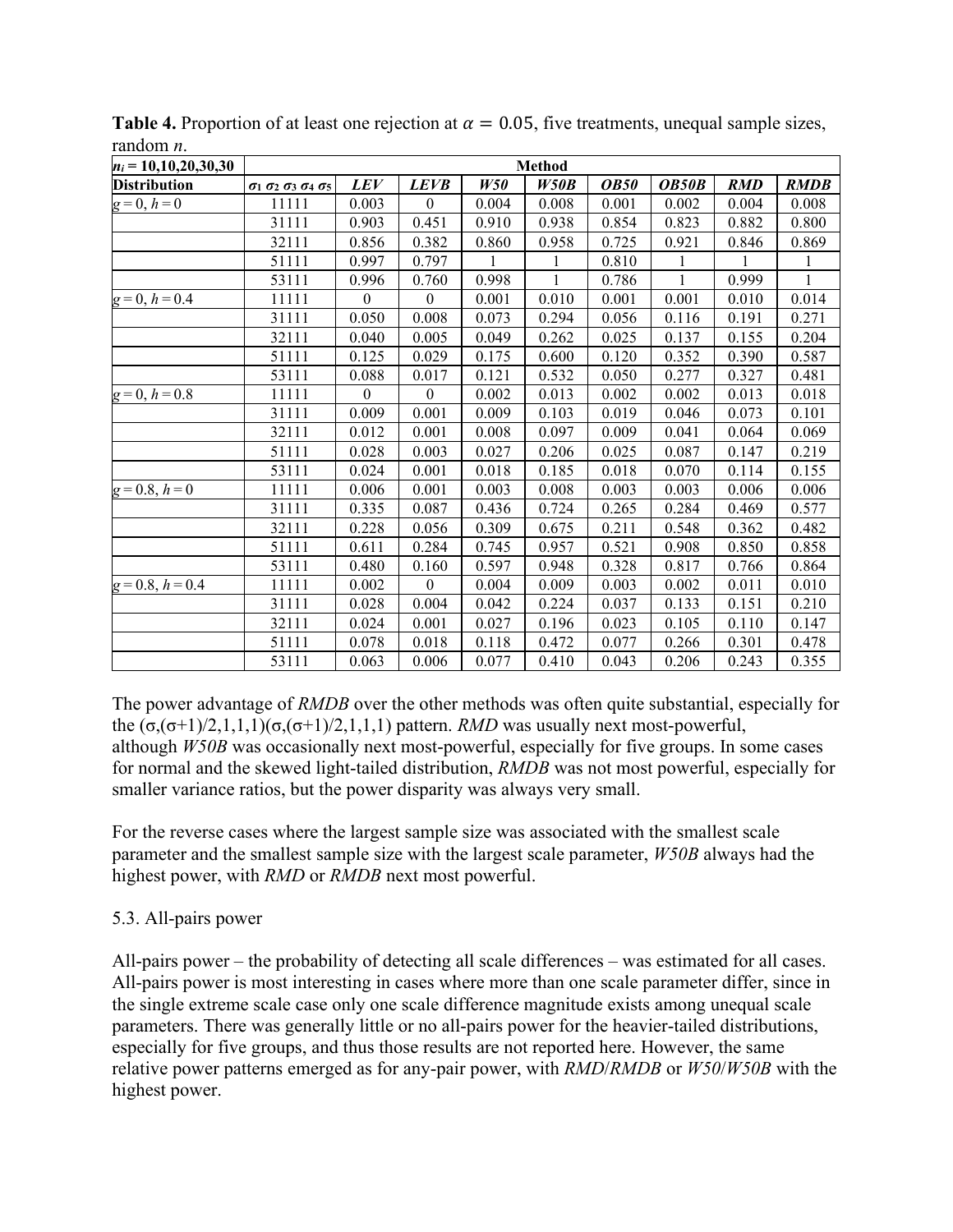| $n_1$ , $n_2$ , $n_3$ = 10,20,30 | <b>Method</b>                    |       |             |       |       |                  |                  |            |             |  |
|----------------------------------|----------------------------------|-------|-------------|-------|-------|------------------|------------------|------------|-------------|--|
| <b>Distribution</b>              | $\sigma_1$ $\sigma_2$ $\sigma_3$ | LEV   | <b>LEVB</b> | W50   | W50B  | <b>OB</b>        | <b>OB50</b>      | <b>RMD</b> | <b>RMDB</b> |  |
| $g=0, h=0$                       | 311                              | 0.903 | 0.878       | 0.893 | 0.883 | 0.923            | 0.892            | 0.831      | 0.724       |  |
|                                  | 321                              | 0.832 | 0.957       | 0.773 | 0.965 | 0.733            | 0.694            | 0.835      | 0.845       |  |
|                                  | 511                              | 0.989 | 0.984       | 0.991 | 0.989 | 0.977            | 0.948            | 0.988      | 0.965       |  |
|                                  | 531                              | 0.985 | 1           | 0.951 | 1     | 0.908            | 0.885            | 0.995      | 0.998       |  |
| $g=0, h=0.4$                     | 311                              | 0.246 | 0.332       | 0.257 | 0.376 | 0.139            | 0.140            | 0.224      | 0.226       |  |
|                                  | 321                              | 0.148 | 0.295       | 0.139 | 0.338 | 0.083            | 0.090            | 0.202      | 0.202       |  |
|                                  | 511                              | 0.480 | 0.614       | 0.529 | 0.687 | 0.307            | 0.295            | 0.448      | 0.464       |  |
|                                  | 531                              | 0.269 | 0.533       | 0.248 | 0.596 | 0.134            | 0.124            | 0.432      | 0.410       |  |
| $g=0, h=0.8$                     | 311                              | 0.097 | 0.154       | 0.094 | 0.173 | 0.053            | 0.060            | 0.075      | 0.071       |  |
|                                  | 321                              | 0.081 | 0.143       | 0.061 | 0.164 | 0.037            | 0.043            | 0.075      | 0.069       |  |
|                                  | 511                              | 0.175 | 0.274       | 0.161 | 0.313 | 0.086            | 0.093            | 0.136      | 0.152       |  |
|                                  | 531                              | 0.110 | 0.227       | 0.096 | 0.259 | 0.054            | 0.060            | 0.141      | 0.119       |  |
| $g = 0.8, h = 0$                 | 311                              | 0.578 | 0.644       | 0.632 | 0.675 | 0.590            | 0.469            | 0.483      | 0.426       |  |
|                                  | 321                              | 0.398 | 0.616       | 0.384 | 0.662 | 0.357            | 0.260            | 0.442      | 0.429       |  |
|                                  | 511                              | 0.884 | 0.915       | 0.907 | 0.926 | 0.850            | 0.747            | 0.850      | 0.802       |  |
|                                  | 531                              | 0.660 | 0.900       | 0.636 | 0.936 | 0.502            | 0.393            | 0.848      | 0.819       |  |
| $g=0.8, h=0.4$                   | 311                              | 0.218 | 0.291       | 0.212 | 0.322 | 0.125            | 0.129            | 0.182      | 0.171       |  |
|                                  | 321                              | 0.140 | 0.244       | 0.117 | 0.272 | 0.076            | 0.074            | 0.153      | 0.148       |  |
|                                  | 511                              | 0.338 | 0.521       | 0.389 | 0.563 | 0.236            | 0.228            | 0.355      | 0.372       |  |
|                                  | 531                              | 0.228 | 0.427       | 0.209 | 0.487 | 0.112            | 0.112            | 0.328      | 0.298       |  |
| $n_1$ , $n_2$ , $n_3$ = 30,20,10 |                                  |       |             |       |       |                  |                  |            |             |  |
| $g=0, h=0$                       | 311                              | 0.967 | 0.988       | 0.971 | 0.992 | 0.644            | 0.575            | 0.989      | 0.998       |  |
|                                  | 321                              | 0.882 | 0.769       | 0.893 | 0.78  | 0.521            | 0.453            | 0.939      | 0.891       |  |
|                                  | 511                              | 0.999 | 1           | 1     | 1     | 0.774            | 0.721            | 1          | 1           |  |
|                                  | 531                              | 0.996 | 0.979       | 0.999 | 0.988 | 0.738            | 0.678            | 1.000      | 0.999       |  |
| $g=0, h=0.4$                     | 311                              | 0.040 | 0.085       | 0.073 | 0.128 | 0.002            | 0.001            | 0.408      | 0.521       |  |
|                                  | 321                              | 0.014 | 0.031       | 0.026 | 0.041 | 0.002            | 0.001            | 0.359      | 0.344       |  |
|                                  | 511                              | 0.097 | 0.217       | 0.173 | 0.313 | 0.006            | 0.004            | 0.717      | 0.834       |  |
|                                  | 531                              | 0.047 | 0.060       | 0.084 | 0.084 | 0.001            | $\boldsymbol{0}$ | 0.597      | 0.615       |  |
| $g=0, h=0.8$                     | 311                              | 0.002 | 0.008       | 0.006 | 0.013 | 0.001            | 0.001            | 0.217      | 0.268       |  |
|                                  | 321                              | 0.007 | 0.013       | 0.004 | 0.014 | 0.001            | 0.002            | 0.214      | 0.203       |  |
|                                  | 511                              | 0.003 | 0.014       | 0.008 | 0.023 | $\boldsymbol{0}$ | 0.001            | 0.383      | 0.469       |  |
|                                  | 531                              | 0.006 | 0.010       | 0.004 | 0.011 | 0.001            | 0.001            | 0.359      | 0.331       |  |
| $g=0.8, h=\overline{0}$          | 311                              | 0.391 | 0.504       | 0.500 | 0.610 | 0.079            | 0.048            | 0.745      | 0.843       |  |
|                                  | 321                              | 0.245 | 0.214       | 0.317 | 0.267 | 0.038            | 0.021            | 0.597      | 0.602       |  |
|                                  | 511                              | 0.597 | 0.773       | 0.741 | 0.918 | 0.155            | 0.082            | 0.975      | 0.995       |  |
|                                  | 531                              | 0.441 | 0.431       | 0.573 | 0.520 | 0.080            | 0.036            | 0.896      | 0.898       |  |
| $g = 0.8$ , $h = 0.4$            | 311                              | 0.020 | 0.041       | 0.031 | 0.068 | 0.001            | 0.001            | 0.362      | 0.430       |  |
|                                  | 321                              | 0.013 | 0.023       | 0.013 | 0.028 | 0.001            | 0.001            | 0.315      | 0.299       |  |
|                                  | 511                              | 0.053 | 0.110       | 0.089 | 0.193 | 0.001            | 0.001            | 0.594      | 0.755       |  |
|                                  | 531                              | 0.027 | 0.039       | 0.034 | 0.051 | $\boldsymbol{0}$ | $\boldsymbol{0}$ | 0.520      | 0.545       |  |

**Table 5.** Proportion of at least one rejection at  $\alpha = 0.05$ , three treatments, unequal sample sizes, random *n*.

### **6. Discussion**

The power and Type I error rates of several permutation multiple comparison procedures based on deviances, or absolute median differences, were investigated. The procedures based on deviances had the highest power in virtually all cases considered, and using the Bonferroni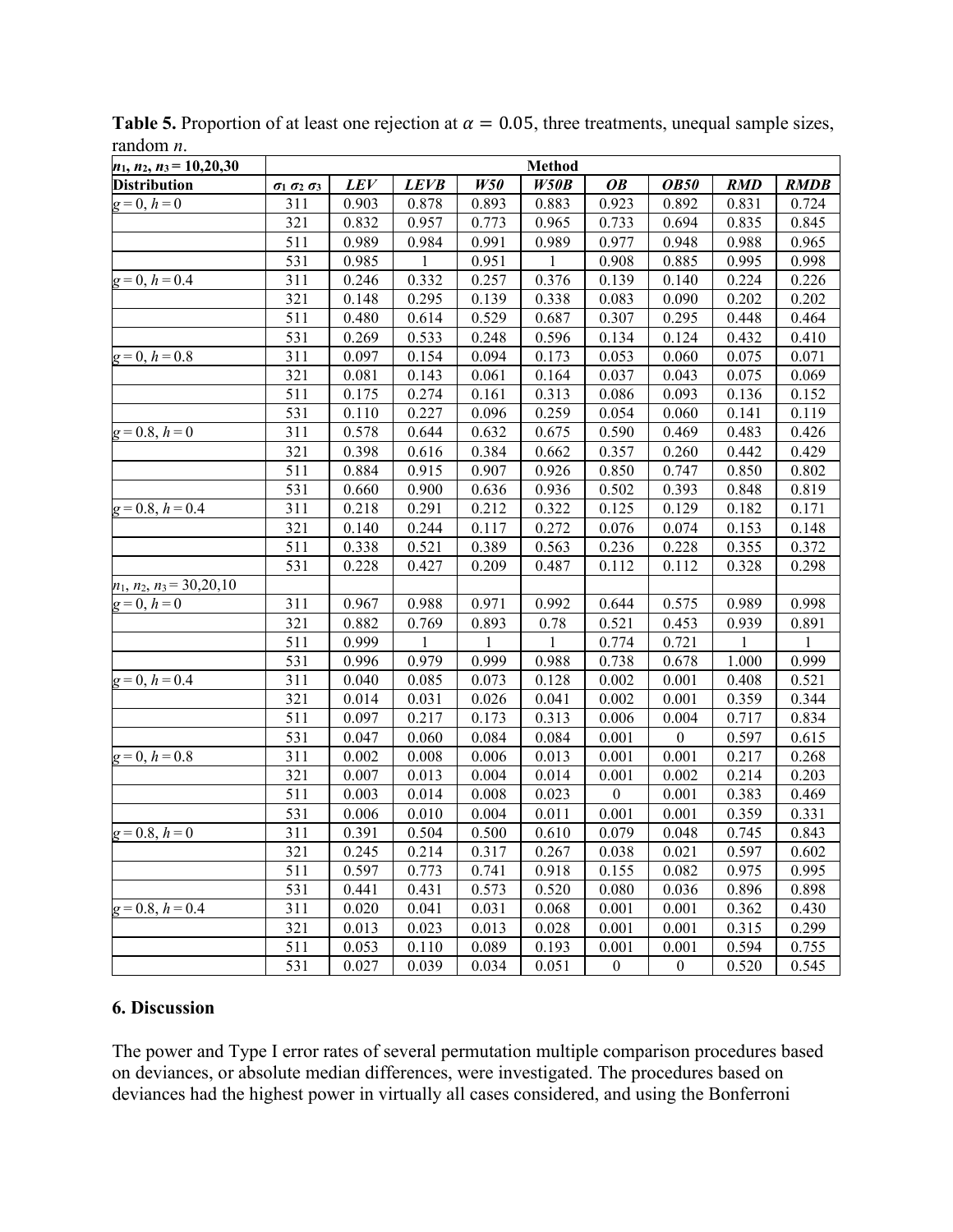correction usually resulted in a higher power than using the Tukey-type adjustment. In most cases, the power difference between *RMDB/RMD* and *W50B/W50* was not large. However, exceptions were the three group, unequal sample size cases (see Tables 3 and 5), where *RMDB/RMD* had substantial power advantages. Since the *RMDB* statistic, as a ratio of average deviances, has intuitive appeal as a more robust analogue to the parametric variance ratio F-test, and since using the Bonferroni correction will be easier to implement than the Tukey-type adjustment, we recommend using the *RMDB* statistic in general as an alternative to parametric tests for pairwise comparison of scale.

#### **Disclosure statement**

No potential conflict of interest was reported by the authors.

## **References**

- 1. Marozzi M. Multivariate tests based on interpoint distances with application to magnetic resonance imaging. Stat Methods Med Res. 2016;25(6):2593–2610. doi: 10.1177/0962280214529104
- 2. Bartlett MS. Properties of sufficiency and statistical tests. Proc R Soc A. 1937;160(901):268– 282.
- 3. Cochran WG. Problems arising in the analysis of a series of similar experiments. J R Statist Soc. 1937;4:102–118.
- 4. Hartley HO. The use of range in analysis of variance. Biometrika. 1950;37:271–280. doi: 10.1093/biomet/37.3-4.271
- 5. Sharma D, Kibria BM. On some test statistics for testing homogeneity of variances: a comparative study. J Stat Comput Simul. 2013;83(10):1944–1963. doi: 10.1080/00949655.2012.675336
- 6. Levene H. Robust tests for equality of variances. In: I Olkin, H Hotelling, editors. Contributions to probability and statistics. Palo Alto, CA: Stanford University Press; 1960. p. 278–292.
- 7. Brown MB, Forsythe AB. Robust tests for the equality of variances. J Am Stat Assoc. 1974;69:364–367. doi: 10.1080/01621459.1974.10482955
- 8. Keselman HJ, Games PA, Clinch JJ. Tests for homogeneity of variance. Commun Stat Simul Comput. 1979;8:113–129. doi: 10.1080/03610917908812108
- 9. Conover WJ, Johnson ME, Johnson MM. A comparative study of tests for homogeneity of variances, with applications to the outer continental shelf bidding data. Technometrics. 1981;23:351–361. doi: 10.1080/00401706.1981.10487680
- 10. Balakrishnan N, Ma CW. A comparative study of various tests for the equality of two population variances. J Stat Comput Simul. 1990;35:41–89. doi: 10.1080/00949659008811234
- 11. O'Brien RG. A general ANOVA method for robust tests of additive models for variances. J Am Stat Assoc. 1979;74:877–880. doi: 10.1080/01621459.1979.10481047